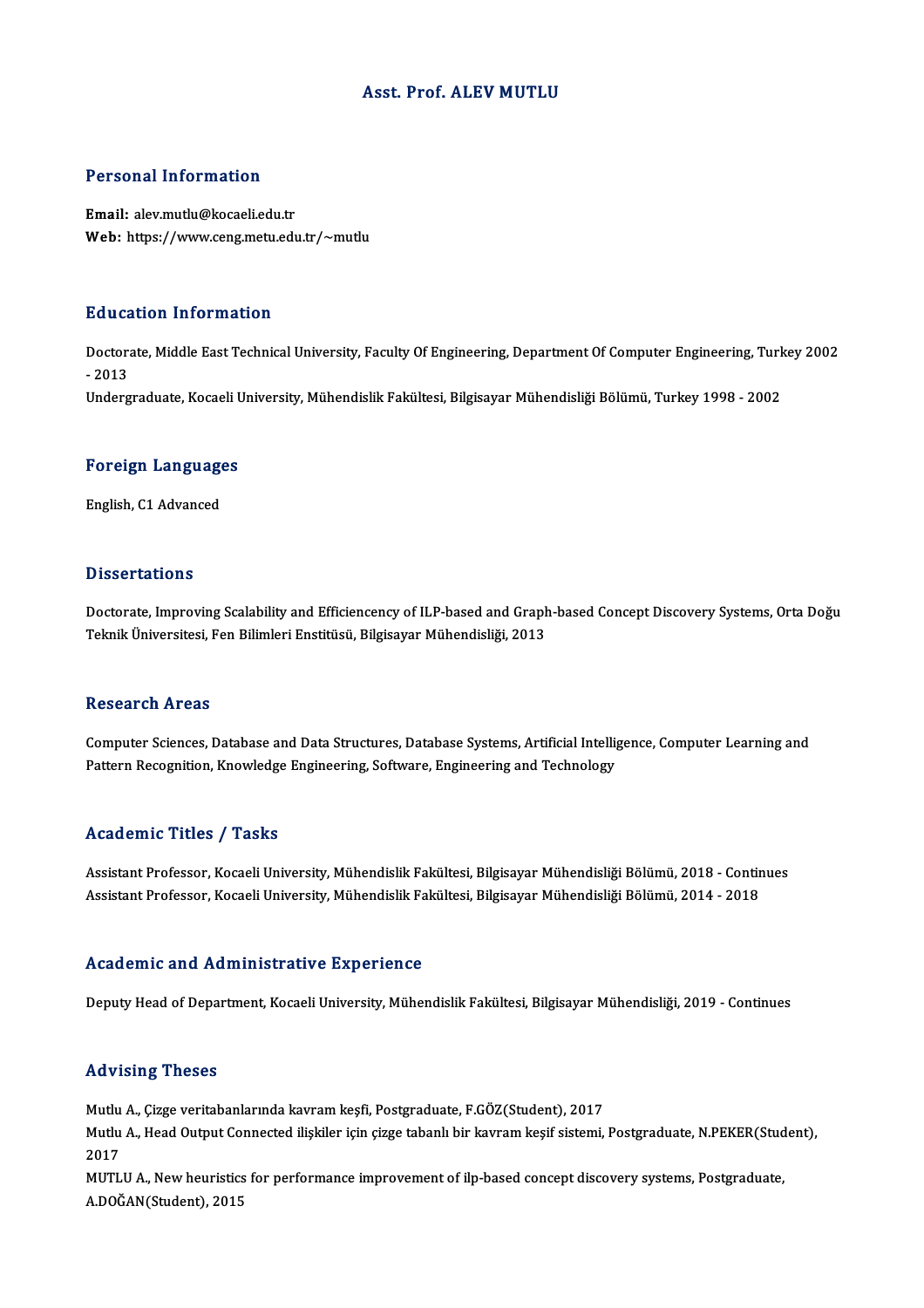## Articles Published in Journals That Entered SCI, SSCI and AHCI Indexes

rticles Published in Journals That Entered SCI, SSCI and AHCI Indexes<br>I. SkySlide: A Hybrid Method for Landslide Susceptibility Assessment based on Landslide-Occurring<br>Pata Only SkySlide: A<br>Data Only<br>Muth A Co Data Only<br>Mutlu A., Göz F. Computer Journal, vol.0, no.0, 2020 (Journal Indexed in SCI Expanded) Mutlu A., Göz F.<br>Computer Journal, vol.0, no.0, 2020 (Journal Indexed in SCI Expanded)<br>II. IFIT: an unsupervised discretization method based on the Ramer-Douglas-Peucker algorithm<br>Mutly A. Cöz E. Althylut O Computer Journal, vol.0, no<br>IFIT: an unsupervised d<br>Mutlu A., Göz F., Akbulut O.<br>TURKISH JOURNAL OF ELE IFIT: an unsupervised discretization method based on the Ramer-Douglas-Peucker algorithm<br>Mutlu A., Göz F., Akbulut O.<br>TURKISH JOURNAL OF ELECTRICAL ENGINEERING AND COMPUTER SCIENCES, vol.27, no.3, pp.2344-2360, 2019<br>(Jaunn Mutlu A., Göz F., Akbulut<br>TURKISH JOURNAL OF EI<br>(Journal Indexed in SCI)<br>Cranh Based Cansant TURKISH JOURNAL OF ELECTRICAL I<br>(Journal Indexed in SCI)<br>III. Graph-Based Concept Discovery<br>MUTHIA KARAGÖZ B KATURUSU Y (Journal Indexed in SCI)<br>Graph-Based Concept Discovery<br>MUTLU A., KARAGÖZ P., Kavurucu Y.<br>ENCYCLOPEDIA OF INFORMATION S Graph-Based Concept Discovery<br>MUTLU A., KARAGÖZ P., Kavurucu Y.<br>ENCYCLOPEDIA OF INFORMATION SCIENCE AND TECHNOLOGY, 4TH EDITION, pp.1974-1983, 2018 (Journal MUTLU A., KARA<br>ENCYCLOPEDIA<br>Indexed in SCI)<br>A comporative ENCYCLOPEDIA OF INFORMATION SCIENCE AND TECHNOLOGY, 4TH EDITION, pp.1974-1983, 2018 (Journal<br>Indexed in SCI)<br>IV. A comparative study for landslide susceptibility mapping using GIS-based multi-criteria decision<br>analysis (MC Indexed in SCI)<br>A comparative study for landslide susceptibility mapping using GIS-based mul<br>analysis (MCDA), logistic regression (LR) and association rule mining (ARM)<br>ERENER A MUTHI A Duggun H S analysis (MCDA), logistic regression (LR) and association rule mining (ARM) ERENER A., MUTLU A., Duzgun H.S. analysis (MCDA), logistic regression (LR) and association rule min<br>ERENER A., MUTLU A., Duzgun H. S.<br>ENGINEERING GEOLOGY, vol.203, pp.45-55, 2016 (Journal Indexed in SCI)<br>Polisy based memoiration for H.P based sensont disc V. Policy-based memoization for ILP-based concept discovery systems<br>Mutlu A., KARAGÖZ P. ENGINEERING GEOLO<br>Policy-based memo<br>Mutlu A., KARAGÖZ P.<br>JOUPNAL OF INTELLI JOURNAL OF INTELLIGENT INFORMATION SYSTEMS, vol.46, no.1, pp.99-120, 2016 (Journal Indexed in SCI) Mutlu A., KARAGÖZ P.<br>JOURNAL OF INTELLIGENT INFORMATION SYSTEMS, vol.46, no.1, pp.99-120, 2016 (Journ<br>VI. Improving Hit Ratio of ILP-based Concept Discovery System with Memoization<br>Mutly A. Sophal P. Mutlu A., Senkul P. Improving Hit Ratio of ILP-based Concept Discovery System with Mer<br>Mutlu A., Senkul P.<br>COMPUTER JOURNAL, vol.57, no.1, pp.138-153, 2014 (Journal Indexed in SCI)<br>Improving the esclability of H.P. based multi-relational sens VII. Improving the scalability of ILP-based multi-relational concept discovery system through parallelization COMPUTER JOURNAL, vol.57, no.1, pp.138-153, 2014 (Journal Indexed in SCI) MUTLU A., Senkul P., Kavurucu Y. KNOWLEDGE-BASED SYSTEMS, vol.27, pp.352-368, 2012 (Journal Indexed in SCI)

## Articles Published in Other Journals

I. Dijital Kütüphanelerde Dokümanlardan Bilgi Geri Kazanımı için Kul anılan Güncel Teknolojiler: nce 1 abnonca 11<br>Dijital Kütüphanele<br>Derleme Çalışması<br>Mutlu A. Abdisamad Dijital Kütüphanelerde Dokümanlardan Bilgi Geri Kazanımı<br>Derleme Çalışması<br>Mutlu A., Abdisamad M. A. , Kabasakal O., Göz F., Tüfekçi Ö., Küçük K.<br>Dürge Üniversitesi Bilim ve Telmeleji Dergisi vel 9 ne 1 nn 79 90 ? <mark>Derleme Çalışması</mark><br>Mutlu A., Abdisamad M. A. , Kabasakal O., Göz F., Tüfekçi Ö., Küçük K.<br>Düzce Üniversitesi Bilim ve Teknoloji Dergisi, vol.9, no.1, pp.79-90, 2021 (National Refreed University Journal)<br>The Bole of Self E Mutlu A., Abdisamad M. A. , Kabasakal O., Göz F., Tüfekçi Ö., Küçük K.<br>Düzce Üniversitesi Bilim ve Teknoloji Dergisi, vol.9, no.1, pp.79-90, 2021 (National Refreed University Journal)<br>II. The Role of Self-Efficacy and Perc Düzce Üniversitesi Bilim ve Teknoloji Derg<br>The Role of Self-Efficacy and Perceiv<br>Continuous Use Intention of Scratch<br>Arnes L. Oney Durdy B. Muthy A II. The Role of Self-Efficacy and Perceived Enjoyment in Predicting Computer Engineering Students'<br>Continuous Use Intention of Scratch<br>Arpacı İ., Onay Durdu P., Mutlu A. International Journal of E-Adoption, vol.11, no.2, pp.1-12, 2019 (Journal Indexed in ESCI) III. Landslide Susceptibility Assessment Using Skyline Operator And Majority Voting International Journal of E-Adoption<br>Landslide Susceptibility Assessn<br>Mutlu A., Göz F., Koksal K., Erener A.<br>Sekawya Üniversitesi Een Bilimleri Er Landslide Susceptibility Assessment Using Skyline Operator And Majority Voting<br>Mutlu A., Göz F., Koksal K., Erener A.<br>Sakarya Üniversitesi Fen Bilimleri Enstitüsü Dergisi, vol.23, no.5, pp.782-787, 2019 (Refereed Journals Mutlu A., Göz<br>Sakarya Üniv<br>Institutions)<br>Cuiding Soo Sakarya Üniversitesi Fen Bilimleri Enstitüsü Dergisi, vol.23, no.5, pp.782-787, 2019 (Refereed Journals of Other<br>Institutions)<br>IV. Guiding Search in Relational Pathfinding-based Concept Discovery via Bivariate Statistical Institutions)<br>IV. Guiding Search in Relational Pathfinding-based Concept Discovery via Bivariate Statistical Methods<br>Mutlu A., Göz F., Zeren H.

International Journal of Intelligent Systems and Applications in Engineering, vol.7, no.3, pp.118-123, 2019 Mutlu A., Göz F., Zeren H.<br>International Journal of Intelligent Sys<br>(National Refreed University Journal)<br>Cranh Bonresentation of Belation

V. Graph Representation of Relational Database for Concept Discovery (National Refreed University Journal Representation of Rela<br>Igde M., KAVURUCU Y., MUTLU A.<br>Presedia...Social and Behavioral. Procedia - Social and Behavioral Sciences, vol.195, pp.1981-1989, 2015 (Refereed Journals of Other Institutions)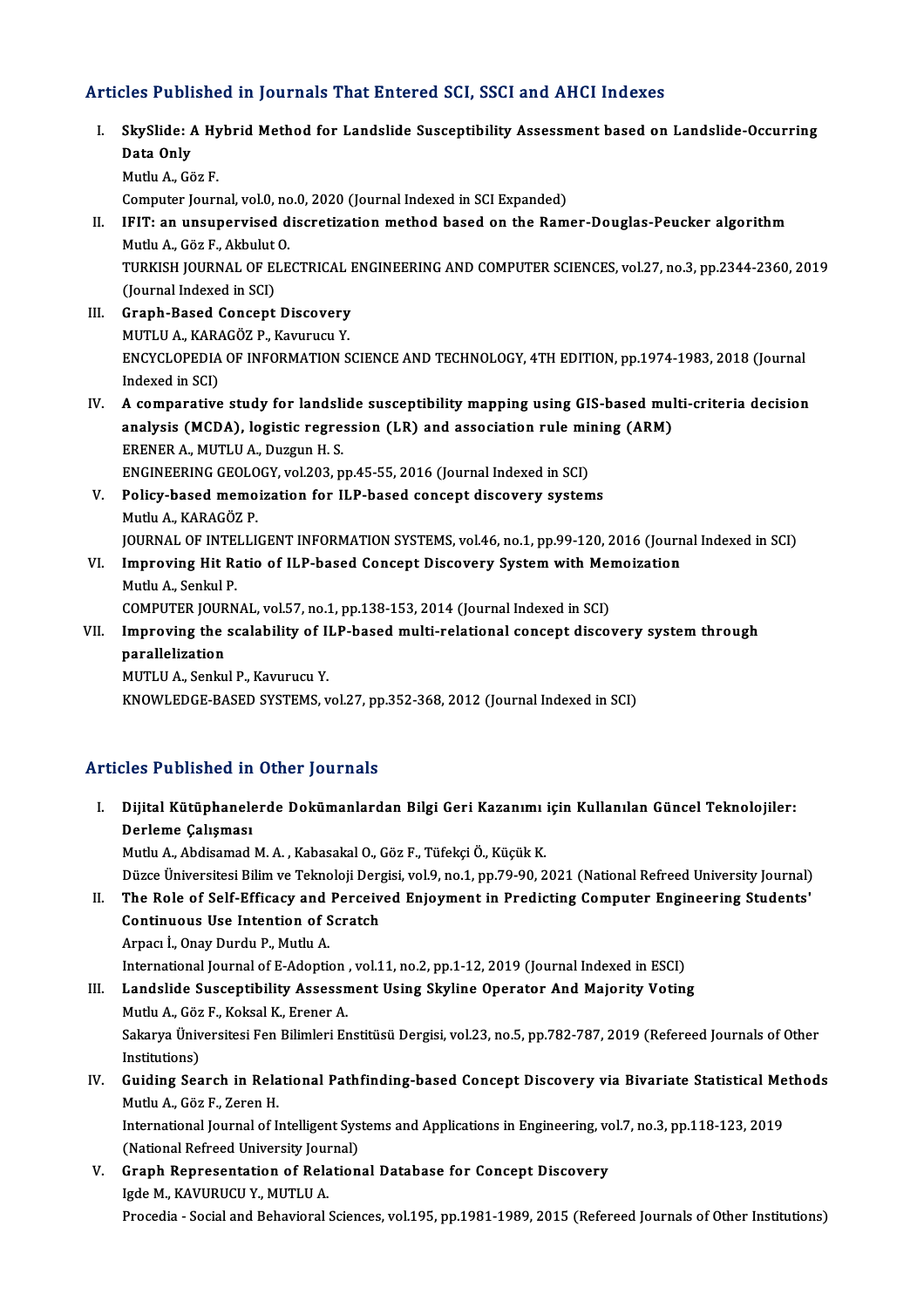VI. Using Graphs in Multi Relational Data Mining<br>Jode M. KAVUPHCU Y. MUTU JA Using Graphs in Multi Relatio<br>Igde M., KAVURUCU Y., MUTLU A.<br>DENİZ HARR QKULU DENİZ BİLİM DENİZ HARP OKULU DENİZ BİLİMLERİ VE MÜHENDİSLİĞİ DERGİSİ, vol.11, pp.19-33, 2015 (Other Refereed<br>National Journals) Igde M., KAVURUCU Y., MUTLU A. DENİZ HARP OKULU DENİZ BİLİMLERİ VE MÜHENDİSLİĞİ DERGİSİ, vol.11, pp.19-33<br>National Journals)<br>VII. Yol Arkadasi Android tabanli Sistemler Icin Bir Araba Imecesi Uygulamasi<br><sup>İlban A</sup>. MUTU LA

## National Journals)<br>**Yol Arkadasi And**<br>İlhan A., MUTLU A.<br>Seleuk Universitesi Yol Arkadasi Android tabanli Sistemler Icin Bir Araba Imecesi Uygulamasi<br>İlhan A., MUTLU A.<br>Selcuk Universitesi Muhendislik, Bilim ve Teknoloji Dergisi, vol.2, pp.16-25, 2014 (Other Refereed National<br>Journals)

İlhan A., M<br>Selcuk Un<br>Journals)

# Journals)<br>Books & Book Chapters

- I. Graph-Based Concept Discovery musika Soon dhapeers<br>Graph-Based Concept Discovery<br>MUTLU A., KARAGÖZ P., KAVURUCU Y. in: Encyclopedia of Information Science and Technology, Fourth Edition, Mehdi Khosrow-Pour, D.B.A., Editor, IGI<br>Global, 2018 MUTLU A., KA<br>in: Encyclope<br>Global, 2018 in: Encyclopedia of Information Science and Technology, Fourth Edition<br>Global, 2018<br>II. A Graph-Based Concept Discovery Method for n-Ary Relations<br>Abou N.C. MUTHUA, Karagar P.
- Global, 2018<br>**A Graph-Based Concept Disco**<br>Abay N. C. , MUTLU A., Karagoz P.<br>in: Biz Dete Anglyties and Knowlo in: Big Data Analytics and Knowledge Discovery, Sanjay Madria, Takahiro Hara:, Editor, Springer International<br>Publishing, pp.391-402, 2015 Abay N. C., MUTLU A., Karagoz P.

## Refereed Congress / Symposium Publications in Proceedings

efereed Congress / Symposium Publications in Proceedings<br>I. Learning to Rank for Text Summarization: Revisiting the Features and Methods for Turkish Bank<br>Decuments **Learning to<br>Documents<br>CÖZE Sener** Learning to Rank for Text Summarization:<br>Documents<br>GÖZ F., Şener F., MUTLU A., KÜÇÜK K., Temur M.<br>2021 International Conference on INnovationa.

Documents<br>GÖZ F., Şener F., MUTLU A., KÜÇÜK K., Temur M.<br>2021 International Conference on INnovations in Intelligent SysTems and Applications (INISTA), Kocaeli, Turkey, 302 F., Şener F., MUT<br>2021 International Co<br>25 - 27 August 2021<br>Türkse Metinlerder 2021 International Conference on INnovations in Intelligent SysTems and Applications (INISTA),<br>25 - 27 August 2021<br>II. Türkçe Metinlerden Anahtar Kelime Çıkarma için Merkezilik Ölçütlerinin İncelenmesi<br>607 E. MUTU A. KÜÇÜK

- 25 27 August 2021<br>II. Türkçe Metinlerden Anahtar Kelime Çıkarma için Merkezilik Ölçütlerinin İncelenmesi<br>GÖZ F., MUTLU A., KÜÇÜK K., Temur M., GÜN A. Türkçe Metinlerden Anahtar Kelime Çıkarma için Merkezilik Ölçütlerinin İncelenmesi<br>GÖZ F., MUTLU A., KÜÇÜK K., Temur M., GÜN A.<br>29. IEEE SİNYAL İŞLEME VE İLETİŞİM UYGULAMALARI KURULTAYI, İstanbul, Turkey, 09 June 2021<br>Ilit GÖZ F., MUTLU A., KÜÇÜK K., Temur M., GÜN A.<br>29. IEEE SİNYAL İŞLEME VE İLETİŞİM UYGULAMALARI KURULTAYI,<br>III. Ultrasonic Power Calculation by Linear Regression Method<br>Karabëga B. MUTLU A. Catin E. Özdingia M. Durmus H. O.
- 29. IEEE SİNYAL İŞLEME VE İLETİŞİM UYGULAMALARI KU<br>Ultrasonic Power Calculation by Linear Regression<br>Karaböce B., MUTLU A., Çetin E., Özdingiş M., Durmuş H. O.<br>2020 IEEE International Instrumentation and Messuremen 11. Ultrasonic Power Calculation by Linear Regression Method<br>Karaböce B., MUTLU A., Çetin E., Özdingiş M., Durmuş H. O.<br>2020 IEEE International Instrumentation and Measurement Technology Conference (I2MTC), Dubrovnik, Croa Karaböce B., MUTI<br>2020 IEEE Interna<br>25 - 28 May 2020<br>Comparison of C 2020 IEEE International Instrumentation and Measurement Technology Conference (I2MTC), Dubr<br>25 - 28 May 2020<br>IV. Comparison of Querying Performance of Neo4j on Graph and Hyper-graph Data Model<br>Frdemir M. CÖZ E. MUTUJA, KAR
- 25 28 May 2020<br>Comparison of Querying Performance<br>Erdemir M., GÖZ F., MUTLU A., KARAGÖZ P.<br>11th International Conference on Knowled Comparison of Querying Performance of Neo4j on Graph and Hyper-graph Data Model<br>Erdemir M., GÖZ F., MUTLU A., KARAGÖZ P.<br>11th International Conference on Knowledge Discovery and Information Retrieval, 16 - 19 September 201 Erdemir M., GÖZ F., MUTLU A., KARAGÖZ P.<br>11th International Conference on Knowledge Discovery and Information Retrieval, 16 - 19 September<br>11th Infuencee Oriented Topic Prediction: Investigating the Effect of Influence on
	-
	- 11th International Conference on<br>Infuencee Oriented Topic Pre<br>Yükselen M., Mutlu A., Karagöz P.<br>M. Yukselen A. Mutlu B. Karagöz P. Yükselen M., Mutlu A., Karagöz P.<br>M. Yukselen, A. Mutlu, P. Karagoz, "Infuencee Oriented Topic Prediction: Investigating the Effect of Influence on the Yükselen M., Mutlu A., Karagöz P.<br>M. Yukselen, A. Mutlu, P. Karagoz, "Infuencee Oriented Topic Prediction: Investigating the Effect of Influ<br>Author, The 9th International Conference on Web Intelligence, Seoul, South Korea,
- VI. Analysis of Ramer-Douglas-Peucker algorithmas a discretizationmethod Ramer Douglas Peucker Author, The 9th International Conference on Web Intellige<br>Analysis of Ramer-Douglas-Peucker algorithm as a<br>algoritmasinin ayriklaştirma yöntemi olarak analizi<br>CÖZE, MUTULA, AKRULUTO Analysis of Ramer-Douglas-<br>algoritmasinin ayriklaştirm<br>GÖZ F., MUTLU A., AKBULUT 0.<br>26th IEEE Signal Processing an

26th IEEE Signal Processing and Communications Applications Conference, SIU 2018, İzmir, Turkey, 2 - 05 May<br>2018, pp.1-4 GÖZ F., MUTL<br>26th IEEE Sig<br>2018, pp.1-4<br>Learning Le 26th IEEE Signal Processing and Communications Applications Conference, S<br>2018, pp.1-4<br>VII. Learning Logical Definitions of n-ary Relations in Graph Databases<br>CÖZE MITHIA

2018, pp.1-4<br>Learning Logica<br>GÖZ F., MUTLU A.<br>be 13th Internatic

GÖZ F., MUTLU A.<br>he 13th International Conference on Hybrid Artifical Intelligence Systems, 20 - 22 June 2018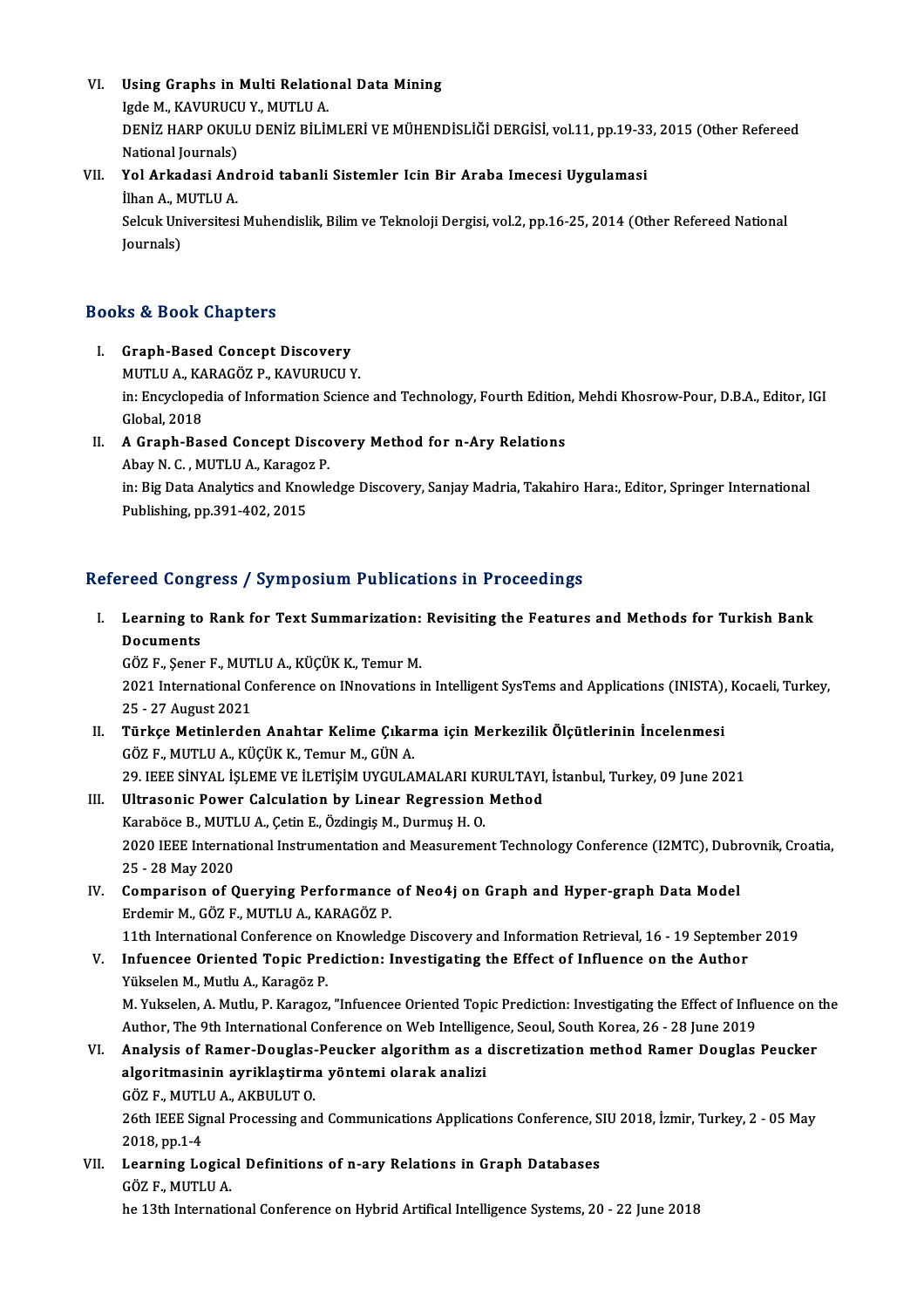| VIII.  | Analysis of Ramer-Douglas-Peucker Algorithm As a Discretization Method                                                                                                               |
|--------|--------------------------------------------------------------------------------------------------------------------------------------------------------------------------------------|
|        | GÖZ F, MUTLU A, AKBULUT O.                                                                                                                                                           |
| IX.    | 26th IEEE Signal Processing and Communications Applications Conference (SIU), İzmir, Turkey, 2 - 05 May 2018<br>WEKA VERİ MADENCİLİĞİ ARACI İÇİN KISMI-OTOMATİK ARFFGİRDİ OLUŞTURUCU |
|        | ÖZCAN H., MUTLU A.                                                                                                                                                                   |
|        | UMAS 2017, 11 - 13 September 2017, pp.25-26                                                                                                                                          |
| Х.     | Learning Relational Patterns for Mutagenic Compounds                                                                                                                                 |
|        | GÖZ F., MUTLU A.                                                                                                                                                                     |
|        | International Conference on Applications in Chemistry and Chemical Engineering, SARAYBOSNA, Bosnia And                                                                               |
|        | Herzegovina, 11 - 15 October 2017, pp.22                                                                                                                                             |
| XI.    | <b>Concept Discovery in Graph Databases</b>                                                                                                                                          |
|        | GÖZ F., MUTLU A.                                                                                                                                                                     |
|        | International Conference on Hybrid Artificial Intelligence Systems, Spain, 21 - 23 June 2017                                                                                         |
| XII.   | <b>Cosine Similarity based Pruning for Concept Discovery</b>                                                                                                                         |
|        | DOĞAN A., MUTLU A., KARAGÖZ P.                                                                                                                                                       |
|        | 31st International Symposium on Computer and Information Sciences, 27 - 28 October 2016                                                                                              |
| XIII.  | A Graph path Counting Approach for Learning Head Output Connected Relations                                                                                                          |
|        | Bekar N., MUTLU A                                                                                                                                                                    |
|        | 8th International Conference on Computational Collective Intelligence, 28 - 30 September 2016                                                                                        |
| XIV.   | Scratch Programlama Ortamının Bilgisayar Mühendisliği Öğrencileri Tarafından Kabulü                                                                                                  |
|        | ARPACI İ., ONAY DURDU P., İNCEBACAK d., MUTLU A.                                                                                                                                     |
|        | 10th International Computer and Instructional Technologies Symposium (ICITS), 16 - 18 May 2016                                                                                       |
| XV.    | Scratch Programlama Ortaminin Bilgisayar Muhendisligi Ogrencileri Tarafindan Kabulu                                                                                                  |
|        | ARPACI İ., ONAY DURDU P., İncebacak D., MUTLU A.<br>10th Computers and Instructional Technologies Symposium (ICITS'16), Rize, Turkey, 16 - 18 May 2016                               |
| XVI.   | Personalized time aware outdoor activity recommendation system                                                                                                                       |
|        | Rahimiaghdam S., KARAGÖZ P., MUTLU A.                                                                                                                                                |
|        | Proceedings of the 31st Annual ACM Symposium on Applied Computing - SAC '16, Pisa, Italy, 4 - 08 April 2016                                                                          |
| XVII.  | Graph based concept discovery in multi relational data                                                                                                                               |
|        | KAVURUCU Y., MUTLU A., ENSARİ T.                                                                                                                                                     |
|        | 2016 6th International Conference - Cloud System and Big Data Engineering (Confluence), India, 14 - 15 January                                                                       |
|        | 2016                                                                                                                                                                                 |
| XVIII. | UYMS Arastirma Egilimleri Bir Sistematik Esleme Calismasi                                                                                                                            |
|        | Tudaliev N., Bilgin B., Gencay D., Durdu P.O., Incebacak D., MUTLU A.                                                                                                                |
|        | Ulusal Yazilim Muhendisligi Sempozyumu, İzmir, Turkey, 9 - 11 September 2015                                                                                                         |
| XIX.   | Uyms Arastırma Egilimleri: Bir Sistematik Esleme Çalısması                                                                                                                           |
|        | TURDALIEV N., BILGIN B., DENIZ G., ONAY DURDU P., INCEBACAK D., MUTLU A.                                                                                                             |
|        | 9. Ulusal Yazılım Mühendisliği Sempozyumu, İzmir, Turkey, 9 - 11 September 2015, vol.1483, pp.550-561                                                                                |
| XX.    | A Path Finding based Method for Concept Discovery in Graphs                                                                                                                          |
|        | Abay C., MUTLU A., Karagoz P.                                                                                                                                                        |
|        | The 6th IEEE International Conference on Information, Intelligence, Systems and Applications, 6 - 10 July 2015                                                                       |
| XXI.   | A Graph-Based Concept Discovery Method for n-Ary Relations                                                                                                                           |
|        | Abay N. C., MUTLU A., KARAGÖZ P.                                                                                                                                                     |
|        | 17th International Conference on Big Data Analytics and Knowledge Discovery (DaWaK), Valencia, Spain, 1 - 04                                                                         |
|        | September 2015, vol 9263, pp.391-402                                                                                                                                                 |

## **Expert Reports**

Xpert Reports<br>I. YAYIN HAKEMI Sanal Sürücü Simülatörü ile Acemi Sürücüleriçin Trafik Eğitimi<br>MUTU A YAYIN H.<br>YAYIN H.<br>MUTLU A.